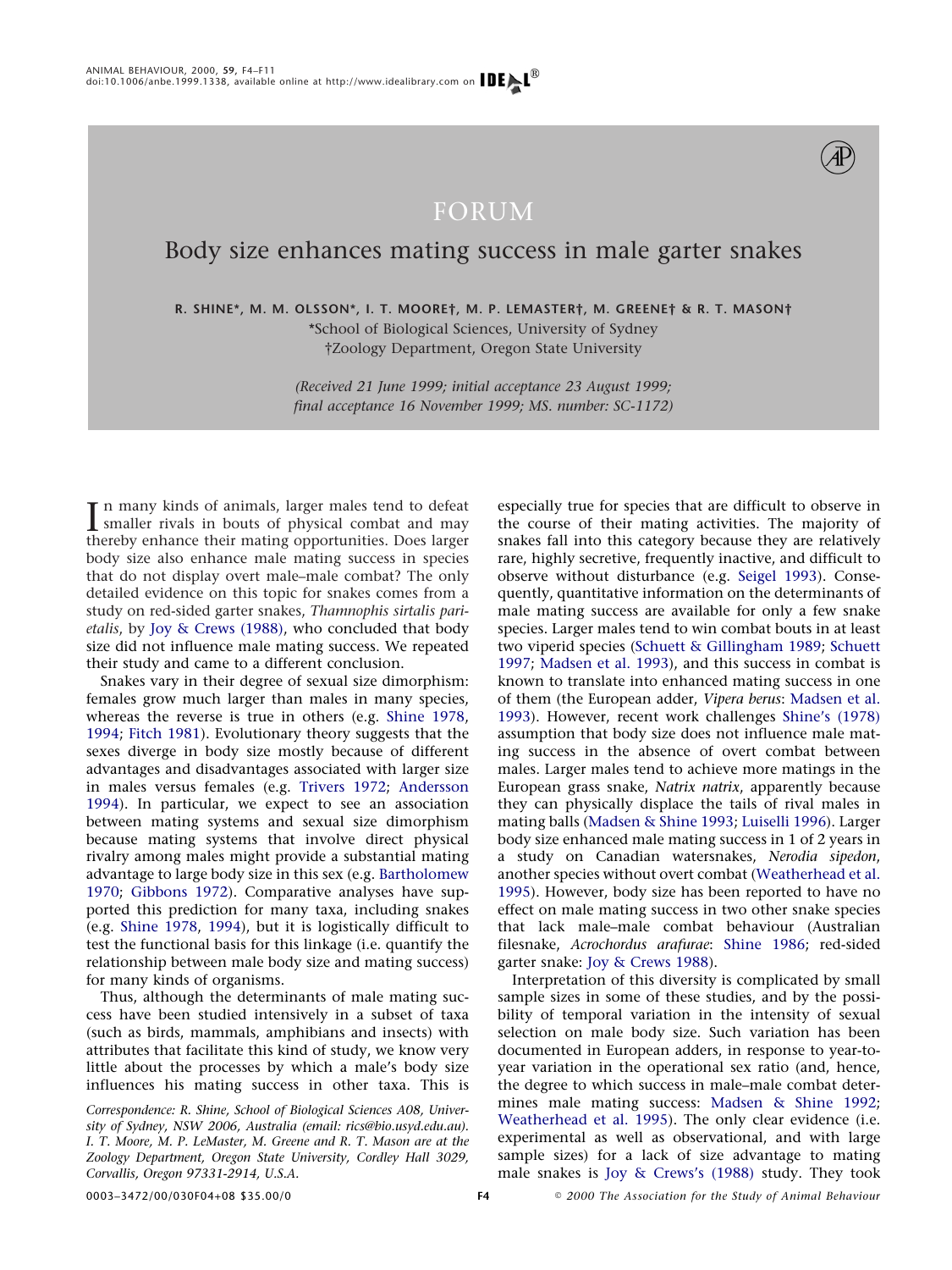**FORUM F5**

advantage of a system that is well suited to test such ideas; large numbers of red-sided garter snakes gather at communal hibernacula in southern Manitoba, and mate immediately after emergence in spring. The snakes are highly tolerant of disturbance and readily continue courting and mating in outdoor enclosures. Hence, [Joy &](#page-6-0) [Crews \(1988\)](#page-6-0) were able to obtain many mating pairs in the field, and to run many mating trials with selected groups of snakes in arenas. Their clear result was that larger body size did not enhance male mating success, either by facilitating more matings or by increasing the average body size (and, hence, probable litter sizes) of the females with which they mated. This conclusion stands in strong contrast to other work on natricine snakes, suggesting a mating advantage to larger males [\(Madsen &](#page-6-12) S[hine 1993;](#page-6-12) [Weatherhead et al. 1995;](#page-7-1) [Luiselli 1996\)](#page-6-13).

Given this apparent inconsistency in published reports, and the ease with which the Manitoba system permits quantitative tests of such issues, we set out to repeat and extend [Joy & Crews's \(1988\)](#page-6-0) study. There are at least three plausible pathways by which larger body size could enhance the reproductive success of a male red-sided garter snake: larger males could (1) obtain more matings; (2) tend to mate with larger (and thus more fecund) females; and/or (3) transfer more sperm during copulation, and thus tend to obtain more fertilizations if sperm competition occurs as a consequence of the female remating [\(Devine 1984\)](#page-6-15). Our data enable us to evaluate aspects of all three of these hypotheses, although we can critically test only the first two. Importantly, these are the two hypotheses upon which [Joy & Crews's \(1988\)](#page-6-0) study focused.

# **Methods**

## *Study species and study area*

Red-sided garter snakes are slender, surface-active, nonvenomous natricine colubrids. In our population, adult females attain much larger sizes (mean 55–60 cm snout– vent length (SVL); mean body mass 70–85 g) than do adult males (mean 45–50 cm SVL; mean mass 35–40 g). We studied this species in Manitoba, at large communal dens within the Chatfield Community Pasture 100 km north of Winnipeg (50°44'N, 97°34'W). At least 50 000 snakes overwinter in these dens every year (R. T. Mason, unpublished data), dispersing out into the surrounding muskeg swampland during summer [\(Gregory 1974,](#page-6-16) [1977;](#page-6-17) [Gregory & Stewart 1975;](#page-6-18) [Hawley & Aleksiuk 1975;](#page-6-19) [Mason](#page-6-20) [& Crews 1985\)](#page-6-20). For several years we have studied the snakes during spring (May), when they emerge from the dens and mate. Thus, we encounter snakes either inside the dens (rock-lined sinkholes ca. 20 m long, 3 m wide and 2 m deep) as they emerge from underground cavities, or in the mosaic grassland–aspen woodland habitat surrounding the den. Courting and mating activity occur both inside and outside the den.

## *Dissections*

At one of the dens on 8 May 1997 more than 100 snakes were killed (presumably suffocated) by the mass of overlying snakes. This event provided an unusual opportunity to confirm the size at sexual maturation, and to examine correlations between the size of male reproductive structures and body size. The snakes were removed from the den less than 3 h after they died, and stored in a snowdrift overnight. We weighed, measured and dissected 76 of these snakes on the following day. The liver and fat body were dissected out of each snake and weighed. We measured (length, width, thickness) the testes, the kidneys and the hemipenes. Although only the sexual segment of the kidney is involved in male reproduction (presumably in producing secretions that are transferred with the semen: e.g. [Saint Girons & Kramer](#page-6-21) 1[963\)](#page-6-21), we could not clearly delineate this component and so weighed the entire kidney. We calculated volumes of the testes and hemipenes from their linear dimensions, using equations for the volume of the appropriate geometric shape (e.g. [James & Shine 1985\)](#page-6-22).

# *Field methods*

We collected pairs in copulo, placed each pair in a separate bag, and weighed and measured them within 24 h of collection. To compare the sizes of mating males with those of other males in the population, we collected a large sample of other males from the same mating aggregations. Some of these animals may have mated at other times, but were not mating at the time that they were collected.

#### *Arena trials*

To control aspects such as body size distributions and the numbers of males attending a female, we carried out a series of mating trials in outdoor arenas. Each arena measured  $100 \times 120$  cm, with vertical walls 90 cm high, and was constructed of nylon fabric. We set out an array of 24 arenas and carried out groups of trials simultaneously to avoid any confounding by weather conditions. A single unmated female (her status as unmated was based on the lack of a mating plug: [Devine 1975\)](#page-6-23) was placed in each arena. One set of trials looked at latency to copulation with a single male (either large (>49 cm SVL) or small (<42 cm SVL)) per female; another set looked at mating success with two males (one large, one small; sizes as above) per female; another with four males (of four SVL categories, as follows: <42, 43–45 , 46–48, >49 cm) per female; and one with 24 males (six per each of the above four size categories) per female. The trial commenced when the female was added, and finished with copulation. If a female did not accept a mating within 30 min, she was removed from the arena and replaced with a new female. We scored latency to copulation based on the time the male(s) had been courting the female that finally copulated (on the grounds that the other females might have been totally refractory to courtship). We also recorded the total number of females added per trial; this number did not differ significantly between any of the categories of trials (e.g. courtship by a small versus large male). We monitored the enclosures constantly during each trial, and thus detected copulation within 1 min (and usually less) of its initiation. We are confident that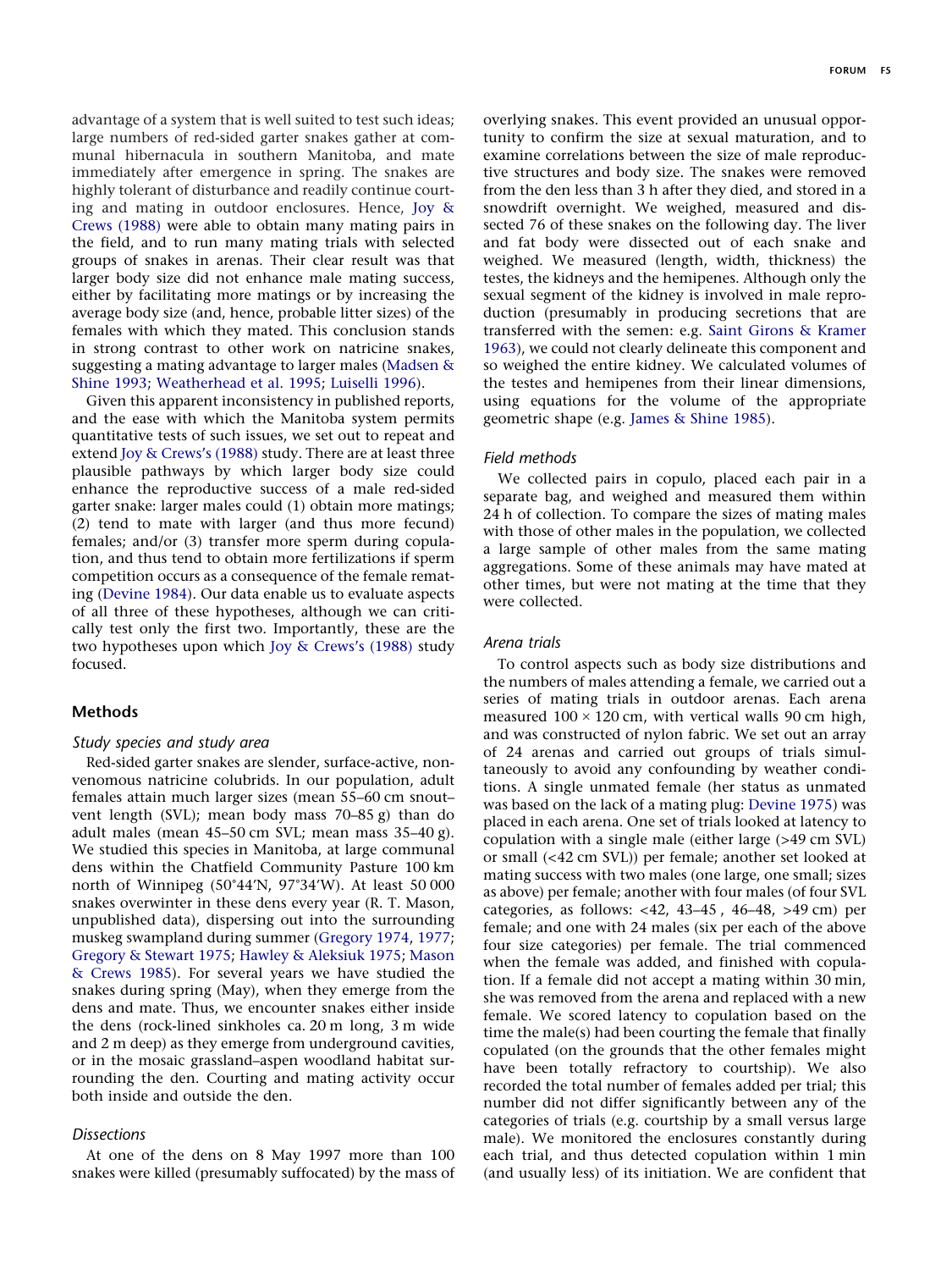| Trait                                        | Intercept            | Slope               | Regression<br>coefficient (r) | P        |  |
|----------------------------------------------|----------------------|---------------------|-------------------------------|----------|--|
| Total body mass                              | $-56.59 \pm 4.01$    | $1.95 \pm 0.09$     | 0.93                          | < 0.0001 |  |
| Energy stores, in absolute terms             |                      |                     |                               |          |  |
| Mass of the fat bodies (q)                   | $-2.07 \pm 0.47$     | $0.07 + 0.01$       | 0.59                          | < 0.0001 |  |
| Mass of the liver $(q)$                      | $-2.55 \pm 0.32$     | $0.09 + 0.01$       | 0.83                          | < 0.0001 |  |
| Energy stores, relative to lean body mass    |                      |                     |                               |          |  |
| Fat body mass divided by lean body mass      | $0.02 \pm 0.01$      | $0.0002 \pm 0.0003$ | 0.07                          | 0.56     |  |
| Liver mass divided by lean body mass         | $0.06 \pm 0.01$      | $0.0001 \pm 0.0002$ | 0.07                          | 0.56     |  |
| Internal organs                              |                      |                     |                               |          |  |
| Combined volume of testes (mm <sup>3</sup> ) | $-145.41 \pm 185.89$ | $13.17 \pm 4.11$    | 0.35                          | 0.002    |  |
| Combined volume of kidney (mm <sup>3</sup> ) | $-2593.34\pm895.61$  | 100.58±19.78        | 0.51                          | < 0.0001 |  |
| Hemipenes                                    |                      |                     |                               |          |  |
| Volume of left hemipenis (mm <sup>3</sup> )  | $-40.81 \pm 30.40$   | $2.48 \pm 0.67$     | 0.40                          | 0.0004   |  |
| Volume of right hemipenis (mm <sup>3</sup> ) | $-40.47 \pm 26.69$   | $2.37 \pm 0.59$     | 0.43                          | 0.0001   |  |

<span id="page-2-0"></span>

|  |  | Table 1. Morphological traits of male garter snakes in relation to the snake's snout-vent length (cm) |
|--|--|-------------------------------------------------------------------------------------------------------|
|  |  |                                                                                                       |

Values are given for intercepts and slopes±SE, with associated regression coefficients (*r*) and *P* values, for the least-squares regression between male snout–vent length (the independent variable) and the trait in question. Lean body mass: total body mass minus the mass of the liver and fat bodies. All regressions are based on data from 76 male snakes, dissected the day after they suffocated in the den.

we did not miss any matings that occurred during the trials; copulation continues for ca. 20 min  $(\overline{X} \pm SD=19.0\pm10.0$  min, range 8–50), and females do not mate twice in quick succession unless the mating plug is physically removed by the experimenter (R. Shine, unpublished data). We never found a mating plug in a female that had not been recorded to mate.

To quantify the intensity of male courtship, as well as mating success, we carried out an additional set of trials in which we prevented females from mating by placing adhesive tape across their cloaca. We used 24 males, each paint marked dorsally, so we could recognize him, and then placed with five other unmarked males in an arena. A taped female was added to the arena, and the intensity of courtship by the focal male was scored three times, at 4-min intervals, before the female was removed and another snake added. Every fourth snake added in this way was a female. The others were males and 'she-males' [\(Mason & Crews 1985\)](#page-6-20), because we also used this experiment to quantify attractiveness of these groups. We used a four-point scale to score intensity of courtship (0: no interest; 1: tongue flicking the female; 2: alignment of the male's body along that of the female; 3: caudocephalic waves and attempts at intromission; modified from [Whittier et al. 1985\)](#page-7-0). We used the data on courtship directed towards females only, to see whether a male's body size or condition affected his intensity of courtship. Each snake was used in only a single trial, then released after paint marking (so that we could recognize the animal and avoid using it again). Thus, our data are based on measurements and observations of over 5000 snakes.

## *Ethical note*

We do not believe that our experimental or observational studies induced significant stress or suffering to our study animals. Maintaining snakes in enclosures did not result in any aggression; these are extraordinarily docile animals, and there are no published reports of intraspecific aggression within the entire genus [\(Rossman et a](#page-6-24)l. [1996\)](#page-6-24). Work on the same population has shown that handling, and maintenance in bags for some hours, does not result in any detectable rise in the snakes' corticosteroid levels (I. Moore, unpublished data). Overt behaviour is unaffected by handling; for example, male snakes recommence courting immediately even when picked up by the midbody and placed close to a female. All of the snakes were released at the capture site after each experiment. Research was conducted under the authority of Oregon State University Institutional Animal Care and Use Committee. All research was conducted in accord with the U.S. Public Health Service 'Policy on Humane Care and Use of Laboratory Animals' and the National Institutes of Health 'Guide to the Care and Use of Laboratory Animals'.

#### **Results**

#### *Dissections*

Unsurprisingly, longer males were heavier than smaller animals, and had larger fat bodies, livers, kidneys, testes and hemipenes [\(Table 1\)](#page-2-0). However, the relative size of the main energy stores (i.e. fat-body and liver mass relative to lean carcass mass) was unrelated to the snake's SVL [\(Table 1\)](#page-2-0).

# *Natural matings*

*Sizes of successful versus unsuccessful males.* We have data on the body sizes (SVL, mass) of mated versus unmated males for 5 years (1995–1999 inclusive). Analysis of these data reveals a small but statistically significant difference in mean body size between males in these two categories (overall means 45.6 cm for mated males, 45.2 cm SVL for unmated males; ANOVA:  $F_{1,3315}$ =5.30, *P*=0.02). However, mean body sizes of adult males also varied significantly between years. Thus, a two-factor ANOVA with year and mated/unmated as factors revealed significant body size differences not only between mated and unmated males (*F*4,3307=10.17, *P<*0.002), but also between years  $(F_{4,3307}=7.19, P<0.001)$  and in the interaction effect (i.e. relative sizes of mated and unmated males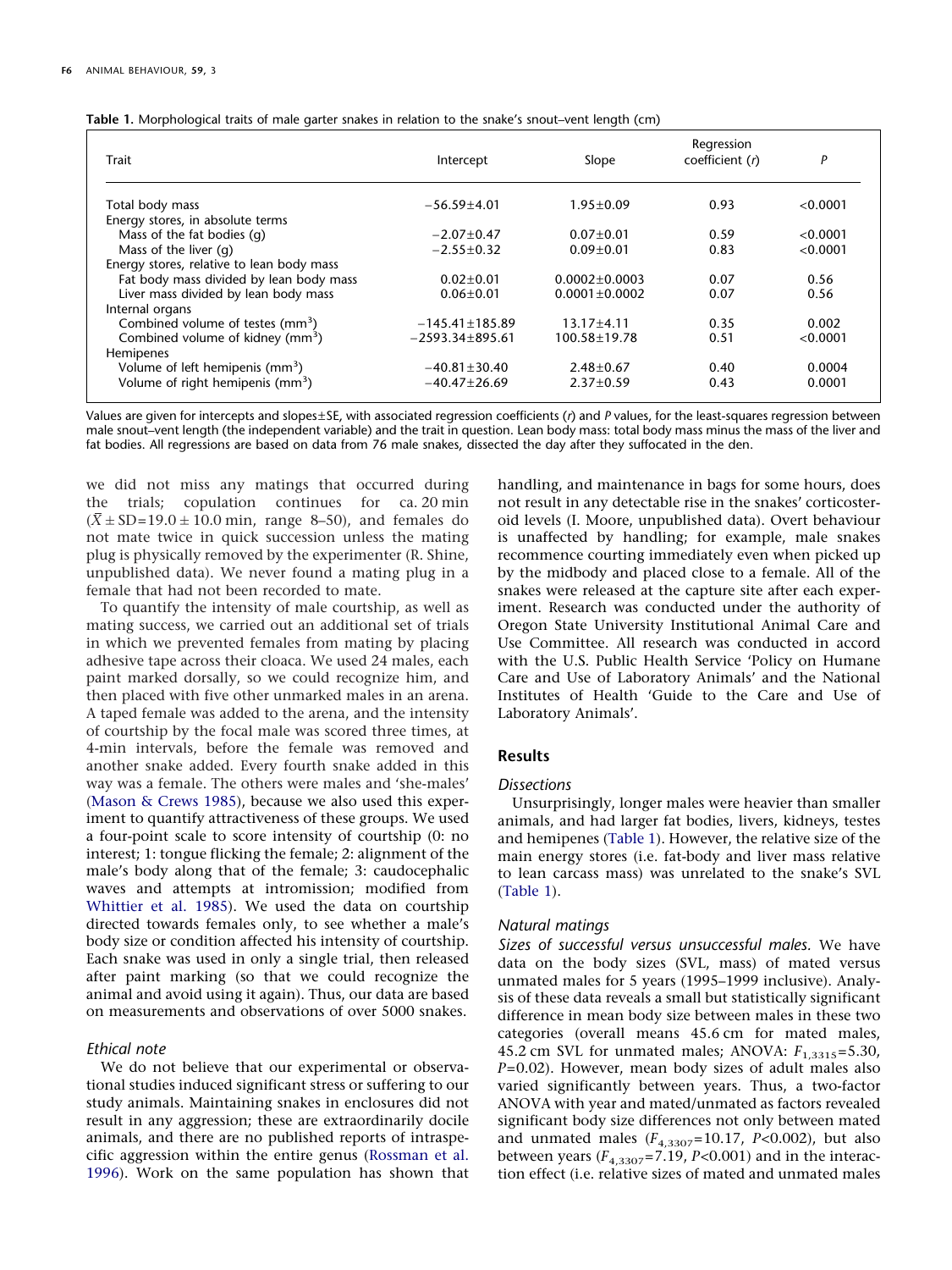varied between years:  $F_{4,3307}$ =5.03, *P*<0.001). Inspection of the data for each year separately showed that mated males were significantly (*P<*0.05) longer than unmated males in 3 of the 5 years, and significantly heavier than unmated males in 4 of the 5 years (including both years when no size advantage was evident in terms of body length). Thus, the general pattern was that larger males obtained more matings.

Data sets on body sizes relative to mating status are strongest for the 2 years (1997 and 1998) when we specifically set out to examine this question (and, hence, attempted to sample mated and unmated males from the same areas at the same times). In these years, mated males were not only heavier (and longer) than unmated males, but also, on average, heavier-bodied (i.e. weighed more relative to SVL; [Fig. 1\)](#page-4-0). A one-factor ANCOVA (with mated status as the factors, SVL as the covariate and ln mass as the dependent variable) confirmed that mass increased more rapidly with SVL in mated males than in unmated males (heterogeneity of slopes:  $F_{1,584}$ =9.41, *P<*0.003).

*Size-assortative mating.* Measurements of mated pairs found in the field showed that larger males tended to mate with larger females. This correlation was evident for both body length (SVL) and body mass, and was evident in each year of our study (although it was statistically significant in only 2 of those years). Although the body sizes of mated males were correlated with the body sizes of their female partners, the scatter was wide. Leastsquares regressions explained less than 1.5% of the overall variation in female body size in each case  $(r^2<0.015)$ , despite the high level of significance (*P<*0.006 for SVL; *P<*0.015 for mass).

These significant results were not an artefact of combining data from the 5 years of our study; indeed, the relationship between male and female body sizes was even stronger after between-year differences in body size were removed from the analysis. One-factor ANCOVA (with year as the factor, male body size as the covariate and female body size as the dependent variable) confirmed the significant link between male and female body sizes within copulating pairs (for the covariate SVL: *F*1,889=18.35, *P<*0.0001; for the covariate mass:  $F_{1.863}$ =16.34, *P<*0.0001). The relationship between male and female body sizes in copulo varied significantly between years (SVL: slopes homogeneous; intercepts: *F*4,893=3.92, *P<*0.004; mass: slopes: *F*4,863=2.94, *P<*0.02).

#### *Arena trials*

*Intensity of courtship.* We detected no consistent relationship between a male's body size (SVL) and his mean intensity of courtship  $(r_{22}=-0.25, P=0.26)$ . However, heavier-bodied males were more vigorous courters (using the residual score from the linear regression between ln mass and SVL as an index of condition, versus mean courtship intensity:  $r_{22}=0.45$ , *P*<0.04).

*Effectiveness of courtship.* If a male's body size influences his ability to elicit matings, the courtship time prior to mating should be consistently lower for a large male than for a small male, when both are alone with a receptive female within an arena with no interference from other males. In fact, our data do not reveal any such bias. The most direct test comes from the trials in which we simultaneously added females to arenas with either very large (>49 cm SVL) or very small (<42 cm SVL) males; there was no difference between the two size classes in their mean duration of courtship prior to copulation (large males:  $\bar{X} \pm SD=11.2\pm9.7$  min, *N*=21 matings; small males:  $13.9 \pm 12.0$  min,  $N=19$ ; ANOVA:  $F_{1.38}{=}0.62, P{=}0.44$ ). Thus, it appears that large and small males are equally adept at inducing females to lift their tails and thus allow intromission. Overall, we did not detect any significant correlations between male size (SVL, mass and condition) and the time taken to induce female receptivity (all *P>*0.5).

*Male–male competition.* If males compete physically for matings, then larger body size may enhance a male's ability to displace his rivals. As predicted from this hypothesis, the mean body length of successful males in the arena trials was substantially higher than the mean size of unsuccessful males [\(Fig. 2\)](#page-4-1). This size superiority was evident in all three sets of trials that we conducted, using two, four or 24 males per female. A two-factor ANOVA with group size and mated/unmated as the factors, and male SVL as the dependent variable, showed that we were successful in maintaining similar mean body sizes of males in all three group sizes  $(F_{2,538}=0.04,$ *P*=0.96). Mated males were larger than unmated males (*F*1,538=16.83, *P<*0.0001), with no significant interaction term between group size and mated status  $(F_{2,538}=1.83)$ , *P*=0.16). Although this analysis suggests that larger body size enhanced male mating success under all three of our experimental treatments, independent analysis of data from each set of trials reveals substantial differences in the magnitude of the effect (see [Fig. 2\)](#page-4-1). The size advantage was stronger in trials involving two males (one-factor ANOVA with mated or not as factor: *P<*0.005) than for the four-male groups  $(P=0.12)$  or 24-male groups (*P*=0.059: see [Fig. 2\)](#page-4-1).

Analyses based on body mass rather than SVL provided a very similar result. Heavier males obtained more matings (ANOVA: *F*1,530=9.59, *P<*0.003), with no significant effects of group size or any interaction (*P>*0.20 in both cases). To examine effects of body condition (since heavier-than-average males obtained more matings in the field), we used two-factor ANCOVA (with number of males per group and mated/unmated as the factors, male SVL as the covariate and ln mass as the dependent variable). Males obtaining matings did not differ consistently in body condition from their unsuccessful competitors (slopes:  $F_{1,524}$ =1.46, *P*=0.23; intercepts:  $F_{1,531}$ =3.10, *P*=0.08).

# **Discussion**

Our main conclusion is clear: larger body size enhanced mating success of male garter snakes, and this was true for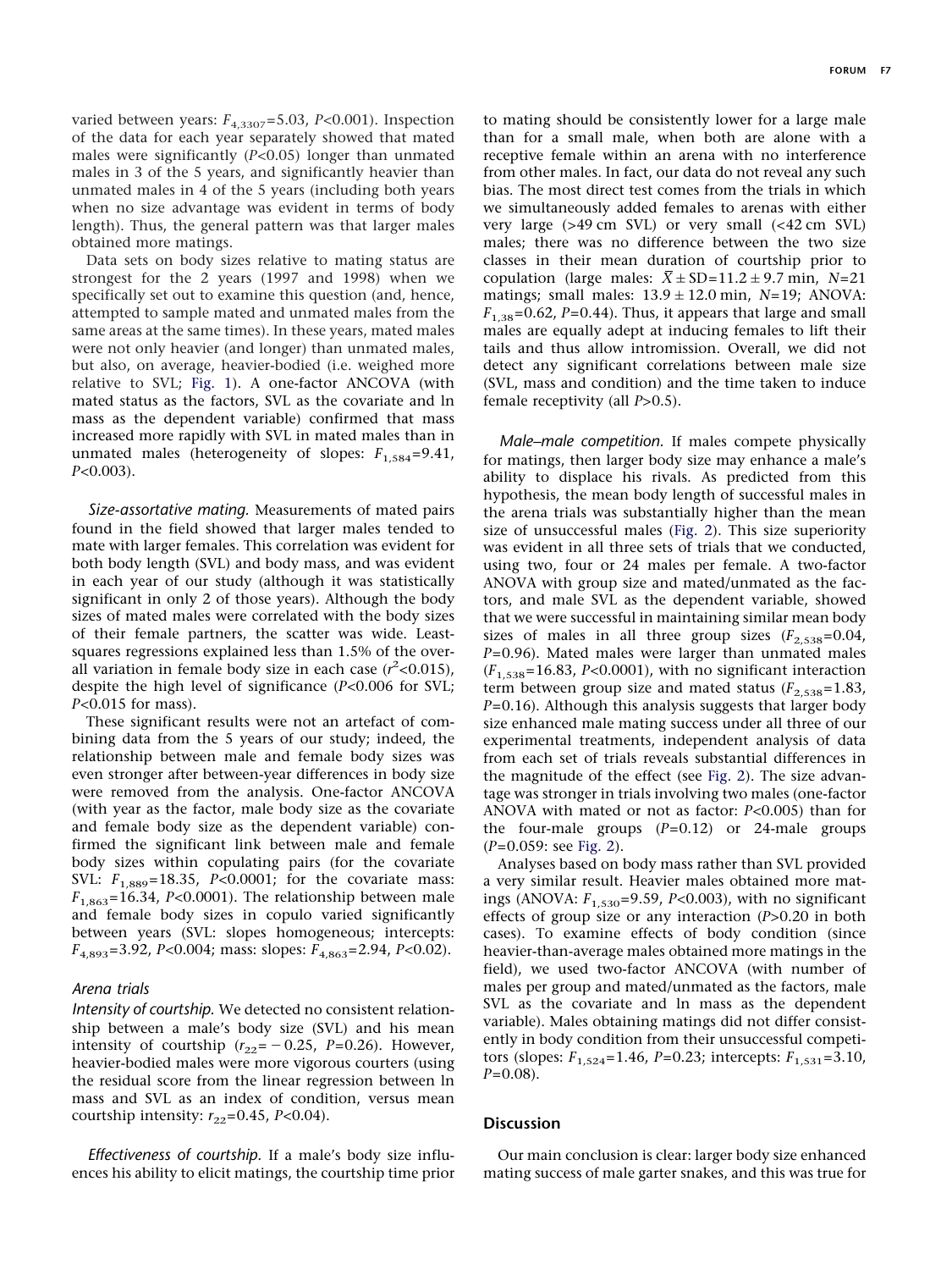<span id="page-4-0"></span>

**Figure 1.** Body size and body condition of male garter snakes collected at communal dens in May 1997 and 1998. (a) Body length (snout–vent length (SVL), cm), (b) mass (g) and (c) condition (mass relative to SVL, calculated as the residual scores from the leastsquares linear regression of ln mass to SVL). The attributes of males found mating in the field ( $\Box$ ) are compared with those of unmated males found in the same courting aggregations ( $\blacksquare$ ). Data are shown separately for each year of the study. Means are given +SE. See text for statistical treatment of these data.

<span id="page-4-1"></span>

**Figure 2.** Body size and body condition of male garter snakes used in arena trials to investigate the effect of body size on mating success. (a) Body length (snout–vent length (SVL), cm) and (b) mass (g). The attributes of males that mated in the trials  $(\Box)$  are compared with those of males that failed to obtain matings (...). Data are shown separately for three experimental treatments, in which the female was courted by either two, four or 24 males. Means are given +SE. See text for statistical treatment of these data.

all facets that we investigated. Larger males obtained more matings (both in our arena trials and in the field), mated with larger females, and had larger hemipenes and larger testes (and thus, we infer, produced more sperm). Some of these results are not surprising, and bear in only a limited way on male reproductive success. In particular, the information on relative organ sizes from our dissections simply supports the (fairly obvious) proposition that larger males have larger body parts; we have no data to indicate that larger testes, hemipenes or kidneys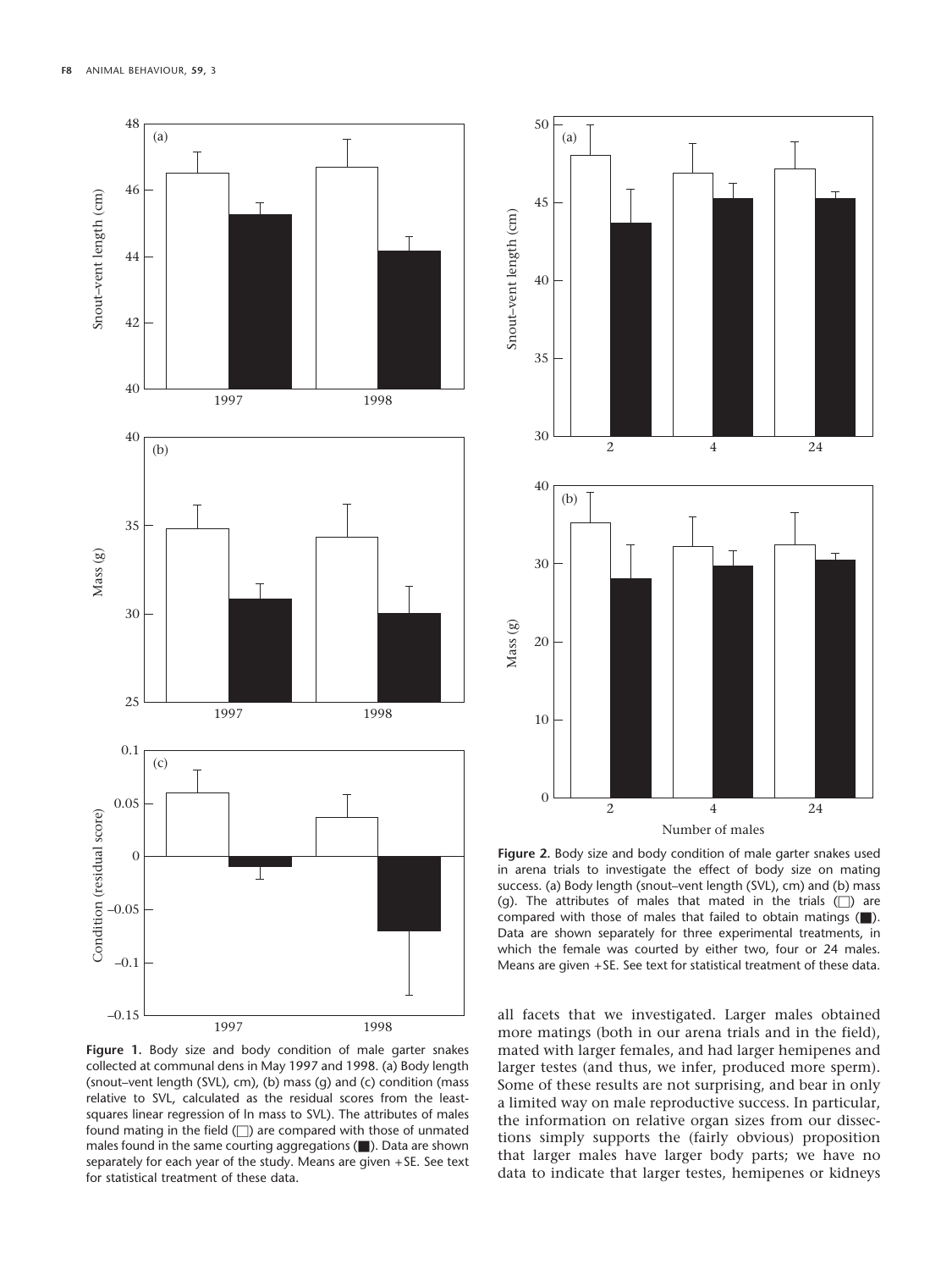actually enhance male reproductive success. The testes are not actively producing sperm in spring [\(Krohmer et al.](#page-6-25) [1987\)](#page-6-25), and so their regressed size may offer a poor indication of their capacity to produce gametes.

Our data on the body sizes of mating snakes are more compelling, and are surprising from two perspectives. First, larger body size in our study conferred a substantial mating advantage for male garter snakes, and yet males of this species are much smaller than females. Second, a previous study on the same system, using techniques very similar to ours [\(Joy & Crews 1988\)](#page-6-0), came to conclusions that are diametrically opposed to our own. Below, we address the contradiction between the results of these two studies.

Why did mating success increase with larger body size of males in our study (both in the field and arena trials) but not in the analogous data sets of the earlier study? [Joy](#page-6-0) [& Crews \(1988\)](#page-6-0) offered a possible explanation. They did detect a slight trend in this direction in one of their data sets, but attributed it to the possible inclusion of juvenile animals (defined as males less than 40 cm SVL) among the smallest size classes of snakes. If we had inadvertently included many juvenile animals, we might have spuriously concluded that size enhanced mating success even if no such size effect was present over the size range of adult snakes. We can confidently dismiss this possibility. All of our dissected males were adult (i.e. possessed sperm in the efferent ducts); the smallest of these animals was 37 cm SVL (18.7 g). Also, some of the males that we found mating in the field and in our trial arenas (see below) were among the smallest that we recorded (down to 35.0 cm SVL, 15.1 g). Even if we arbitrarily restricted our analyses to males longer than 45.3 cm SVL (the mean size of males), we still detect a significant difference in body size between the mated versus unmated male snakes (*P<*0.05 for analyses of mean SVL in mated versus unmated males, in separate tests with data from the field and from the arena trials). Thus, the consistent mating advantage to larger body size in our study is not an artefact of including juvenile males.

Another possible explanation for the disparity in results between the two studies involves the role of the operational sex ratio (OSR). Plausibly, the OSR might affect the degree to which larger body size enhances male mating success. Perhaps success is truly stochastic in very large aggregations (as is typical within the den itself), but deterministic, and hence related to male size, when there are fewer rivals (as is seen in the surrounding pastures)? Our data from arena trials provide limited support for this hypothesis. The body size effect on mating success was strongest in trials involving only two males [\(Fig. 2\)](#page-4-1), and the group sizes used by [Joy & Crews \(1988\)](#page-6-0) were larger (16 or 48 males) than in two of our three treatments. If OSR does affect the mating advantages of large male size (despite the lack of a significant interaction term in our analyses), the overall advantage to larger males within the field matings data suggests that many copulations may occur in small rather than large 'mating balls'. In keeping with this inference, our surveys reveal a mean courting group size of four males (R. Shine, unpublished data). The contrast between our conclusions and those of [Joy &](#page-6-0) [Crews \(1988\)](#page-6-0) emphasizes the value of replicating important research projects, because otherwise they tend to be accepted without challenge. Because of our work, the emphasis within the field can now shift from 'why does larger size enhance male mating success in some natricines but not others?' (as posed by [Madsen & Shine](#page-6-12) 1[993\)](#page-6-12) to 'are there any mating systems and contexts in snakes wherein larger size does not enhance male mating success?'

Why do larger males obtain more matings? The mechanism relates to male–male rivalry, because small and large males were equally effective in courting and inducing copulatory consent from females (above). Our data thus allow us to falsify the hypothesis that body-sizerelated advantages are due to size-related shifts in courtship intensity or effectiveness [\(Madsen & Shine 1993;](#page-6-12) L[uiselli 1996\)](#page-6-13). Instead, our observations of courting snakes indicate that the benefit to larger body size comes about via the ability of larger (stronger) males to displace their rivals' tails from the vicinity of the female's cloaca prior to coitus. The males align their bodies with the female, and wrap the anterior part of their tail around the female's tail immediately posterior to the cloaca. When she lifts her tail to gape her cloaca, the males respond rapidly, pushing their own cloaca forward to achieve intromission. Because the males all attempt to maintain the same position, there is continual tail wrestling to maintain that place. Displaced males throw a coil around the female's body and force it posteriorly against the coils of their rivals; the tapering of the female (especially immediately below the cloaca, the prime position for males) means that it is difficult for a male to retain his position against this pressure. Larger, heavier males appear to be more successful at resisting the posterior pressure from their competitors, and thus are more likely to be in the best position when the female is ready to accept a mating.

The same kind of tail wrestling may be widespread in snake species that display 'mating balls'; that is, where more than one male simultaneously attempts copulation. This situation is most likely to occur in species that (1) do not display male–male combat, (2) occur in high population densities, and especially (3) if mating occurs soon after spring emergence, while the snakes are highly aggregated at overwintering dens. These three criteria fit many snake species, especially natricine colubrids [\(Gregory &](#page-6-18) S[tewart 1975;](#page-6-18) [Slip & Shine 1988;](#page-6-26) [Duvall et al. 1993\)](#page-6-27). Our data, in conjunction with those of other workers [\(Madsen](#page-6-12) [& Shine 1993;](#page-6-12) [Sexton & Bramble 1994;](#page-6-28) [Weatherhead et](#page-7-0) a[l. 1995;](#page-7-0) [Luiselli 1996\)](#page-6-13), suggest that tail wrestling may introduce a significant mating advantage to larger body size in males within such systems.

The second benefit to larger male body size in our garter snakes involves the trend for larger males to mate with larger females. [Joy & Crews \(1988\)](#page-6-0) detected the same pattern in 1 of their 2 years. Larger females produce more offspring per litter in most snake species, including the Manitoba *Thamnophis* [\(Gregory 1977;](#page-6-17) D. Lerner, personal communication), so we infer that mating with a larger female is likely to enhance male reproductive success. If larger females remate more frequently, this inference may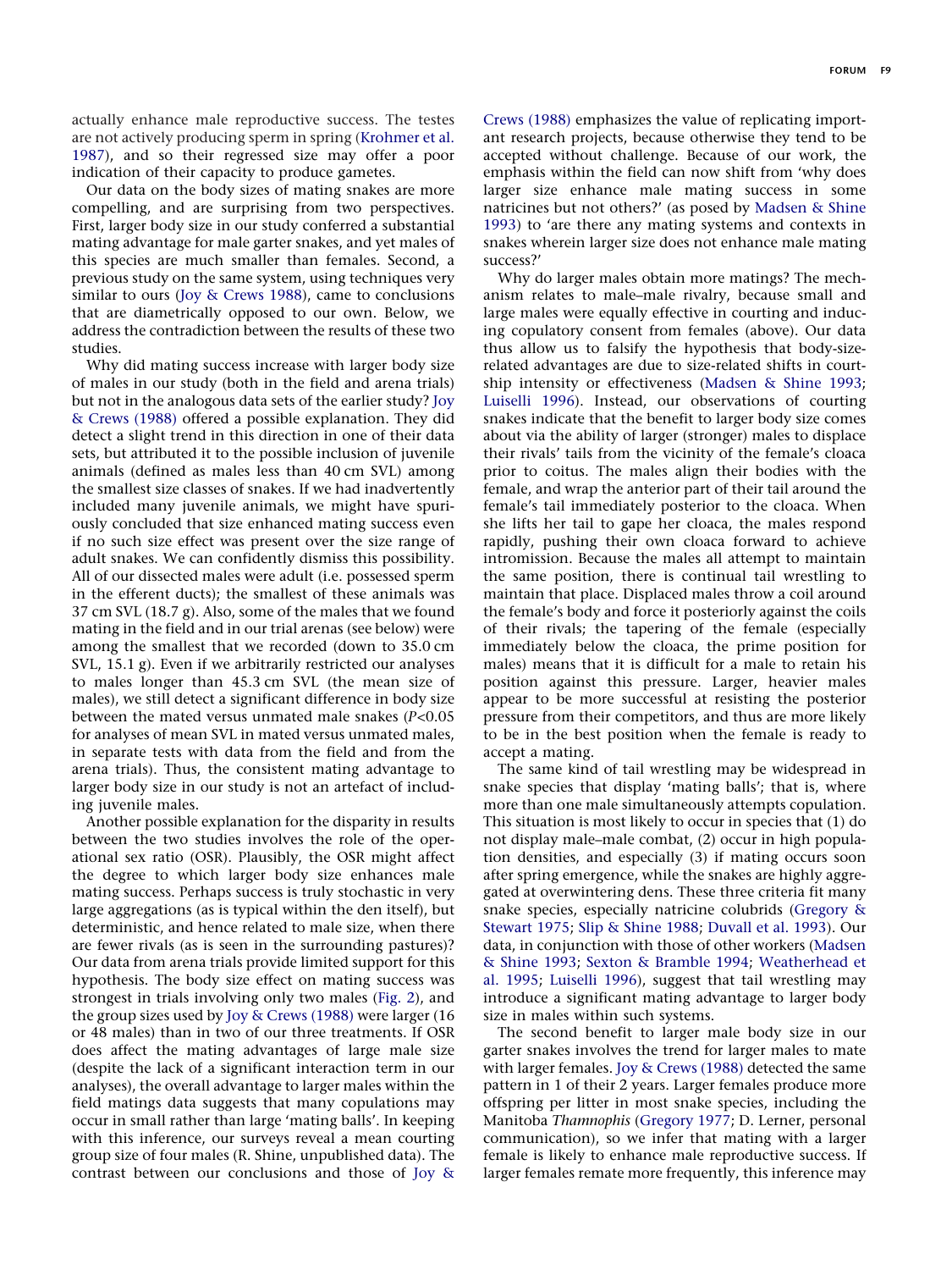be in error, but our studies do not suggest any such size-related effect (R. Shine, unpublished data). Sizeassortative mating has been described in many other mating systems (e.g. [Sullivan 1983;](#page-7-2) [Robertson 1990\)](#page-6-29), but the mechanism responsible for this effect remains elusive, at least for the red-sided garter snake.

In summary, then, we conclude that larger body size significantly enhances male mating success in the redsided garter snake. This result is counterintuitive: a priori, it seems likely that chaos rules within a writhing 'mating ball' of red-sided garter snakes, and that paternity is determined more by random factors than by any deterministic process. None the less, our results fit well with the emerging generalization that larger body size frequently confers a reproductive advantage to male snakes, even in species that do not show the 'classical' form of overt male–male combat [\(Madsen & Shine 1993;](#page-6-12) [Weatherhead et al. 1995;](#page-7-0) [Luiselli 1996\)](#page-6-13). The magnitude of this advantage is likely to be much smaller than is the case in species that display direct physical combat [\(Mad](#page-6-11)[sen et al. 1993\)](#page-6-11). Importantly, however, the degree to which male size benefits mating success in snakes is likely to be a continuum rather than the dichotomy suggested in earlier work (e.g. [Shine 1978\)](#page-6-7).

We thank Dave Roberts (Manitoba Department of Natural Resources) for logistical support, and the residents of Chatfield (especially Al and Gerry Johnson) for help and encouragement. Keith Vanning, Hope Rieden, Ruth Nesbitt, Ann Cuddy, Nick Bishop, and several Earthwatch volunteers assisted with data collection. David Crews, Thomas Madsen, David O'Connor and the anonymous referees provided comments on the manuscript. Financial support was provided by the Australian Research Council (to R.S.), and by a National Science Foundation National Young Investigator Award (IBN-9357245), and the Whitehall Foundation (W95-04) to R.T.M.

#### **References**

- <span id="page-6-4"></span>**Andersson, M.** 1994. *Sexual Selection*. Princeton, New Jersey: Princeton University Press.
- <span id="page-6-5"></span>**Bartholomew, G. A.** 1970. A model for the evolution of pinniped polygyny. *Evolution*, **24,** 546–559.
- <span id="page-6-23"></span>**Devine, M. C.** 1975. Copulatory plugs, restricted mating opportunities and reproductive competition among male garter snakes. *Nature*, **267,** 345–346.
- <span id="page-6-15"></span>**Devine, M. C.** 1984. Potential for sperm competition in reptiles: behavioral and physiological consequences. In: *Sperm Competition and the Evolution of Animal Mating Systems* (Ed. by R. L. Smith), pp. 509–521. Orlando, Florida: Academic Press.
- <span id="page-6-27"></span>**Duvall, D., Schuett, G. W. & Arnold, S. A.** 1993. Ecology and evolution of snake mating systems. In: *Snakes: Ecology and Behavior* (Ed. by R. A. Seigel & J. T. Collins), pp. 165–200. New York: McGraw-Hill.
- <span id="page-6-3"></span>**Fitch, H. S.** 1981. Sexual size differences in reptiles. *Miscellaneous Publications of the Museum of Natural History, University of Kansas*, **70,** 1–72.
- <span id="page-6-6"></span>**Gibbons, J. W.** 1972. Reproduction, growth and sexual dimorphism in the canebrake rattlesnake (*Crotalus horridus atricaudatus*). *Copeia*, **1972,** 222–227.
- <span id="page-6-16"></span>**Gregory, P. T.** 1974. Patterns of spring emergence of the red-sided garter snake (*Thamnophis sirtalis parietalis*) in the Interlake region of Manitoba. *Canadian Journal of Zoology*, **52,** 1063–1069.
- <span id="page-6-17"></span>**Gregory, P. T.** 1977. Life-history parameters of the red-sided garter snake (*Thamnophis sirtalis parietalis*) in an extreme environment, the Interlake region of Manitoba. *National Museum of Canada, Publications on Zoology*, **13,** 1–44.
- <span id="page-6-18"></span>**Gregory, P. T. & Stewart, K. W.** 1975. Long-distance dispersal and feeding strategy of the red-sided garter snake (*Thamnophis sirtalis parietalis*) in the Interlake of Manitoba. *Canadian Journal of Zoology*, **53,** 238–245.
- <span id="page-6-19"></span>**Hawley, A. W. L. & Aleksiuk, M.** 1975. Thermal regulation of spring mating behavior in the red-sided garter snake (*Thamnophis sirtalis parietalis*). *Canadian Journal of Zoology*, **53,** 768–776.
- <span id="page-6-22"></span>**James, C. & Shine, R.** 1985. The seasonal timing of reproduction: a tropical-temperate comparison in Australian lizards. *Oecologia*, **67,** 464–474.
- <span id="page-6-0"></span>**Joy, J. E. & Crews, D.** 1988. Male mating success in red-sided gartersnakes: size is not important. *Animal Behaviour*, **36,** 1839– 1841.
- <span id="page-6-25"></span>**Krohmer, R. W., Grassman, M. & Crews, D.** 1987. Annual reproductive cycle in the male red-sided garter snake, *Thamnophis sirtalis parietalis*: field and laboratory studies. *General and Comparative Endocrinology*, **68,** 64–75.
- <span id="page-6-13"></span>**Luiselli, L.** 1996. Individual success in mating balls of the grass snake, *Natrix natrix*: size is important. *Journal of Zoology*, **239,** 731–740.
- <span id="page-6-14"></span>**Madsen, T. & Shine, R.** 1992. Temporal variability in sexual selection acting on reproductive tactics and body size in male snakes. *American Naturalist*, **141,** 167–171.
- <span id="page-6-12"></span>**Madsen, T. & Shine, R.** 1993. Male mating success and body size in European grass snakes. *Copeia*, **1993,** 561–564.
- <span id="page-6-11"></span>**Madsen, T., Shine, R., Loman, J. & Ha˚kansson, T.** 1993. Determinants of mating success in male adders, *Vipera berus*. *Animal Behaviour*, **45,** 491–499.
- <span id="page-6-20"></span>**Mason, R. T. & Crews, D.** 1985. Female mimicry in garter snakes. *Nature*, **316,** 59–60.
- <span id="page-6-29"></span>**Robertson, J. G. M.** 1990. Female choice increases reproductive success in the Australian frog, *Uperoleia laevigata*. *Animal Behaviour*, **39,** 639–645.
- <span id="page-6-24"></span>**Rossman, D. A., Ford, N. B. & Seigel, R. A.** 1996. *The Garter Snakes. Evolution and Ecology*. Norman, Okalahoma: University of Oklahoma Press.
- <span id="page-6-21"></span>**Saint Girons, H. & Kramer, E.** 1963. Le cycle sexuel chez *Vipera berus* (L.) en montagne. *Revue Suisse de Zoologie*, **70,** 191–221.
- <span id="page-6-10"></span>**Schuett, G. W.** 1997. Body size and agonistic experience affect dominance and mating success in male copperheads. *Animal Behaviour*, **54,** 213–224.
- <span id="page-6-9"></span>**Schuett, G. W. & Gillingham, J. C.** 1989. Male-male agonistic behaviour of the copperhead, *Agkistrodon contortrix*. *Amphibia-Reptilia*, **10,** 243–266.
- <span id="page-6-8"></span>**Seigel, R. A.** 1993. Summary: future research on snakes, or how to combat 'lizard envy'. In: *Snakes: Ecology and Behavior* (Ed. by R. A. Seigel & J. T. Collins), pp. 395–402. New York: McGraw-Hill.
- <span id="page-6-28"></span>**Sexton, O. J. & Bramble, J. E.** 1994. Post-hibernation behavior of a population of garter snakes (*Thamnophis sirtalis*). *Amphibia-Reptilia*, **15,** 9–20.
- <span id="page-6-7"></span>**Shine, R.** 1978. Sexual size dimorphism and male combat in snakes. *Oecologia*, **33,** 269–278.
- <span id="page-6-1"></span>**Shine, R.** 1986. Sexual differences in morphology and niche utilization in an aquatic snake, *Acrochordus arafurae*. *Oecologia*, **69,** 260–267.
- <span id="page-6-2"></span>**Shine, R.** 1994. Sexual size dimorphism in snakes revisited. *Copeia*, **1994,** 326–346.
- <span id="page-6-26"></span>**Slip, D. J. & Shine, R.** 1988. The reproductive biology and mating system of diamond pythons, *Morelia spilota* (Serpentes, Boidae). *Herpetologica*, **44,** 396–404.